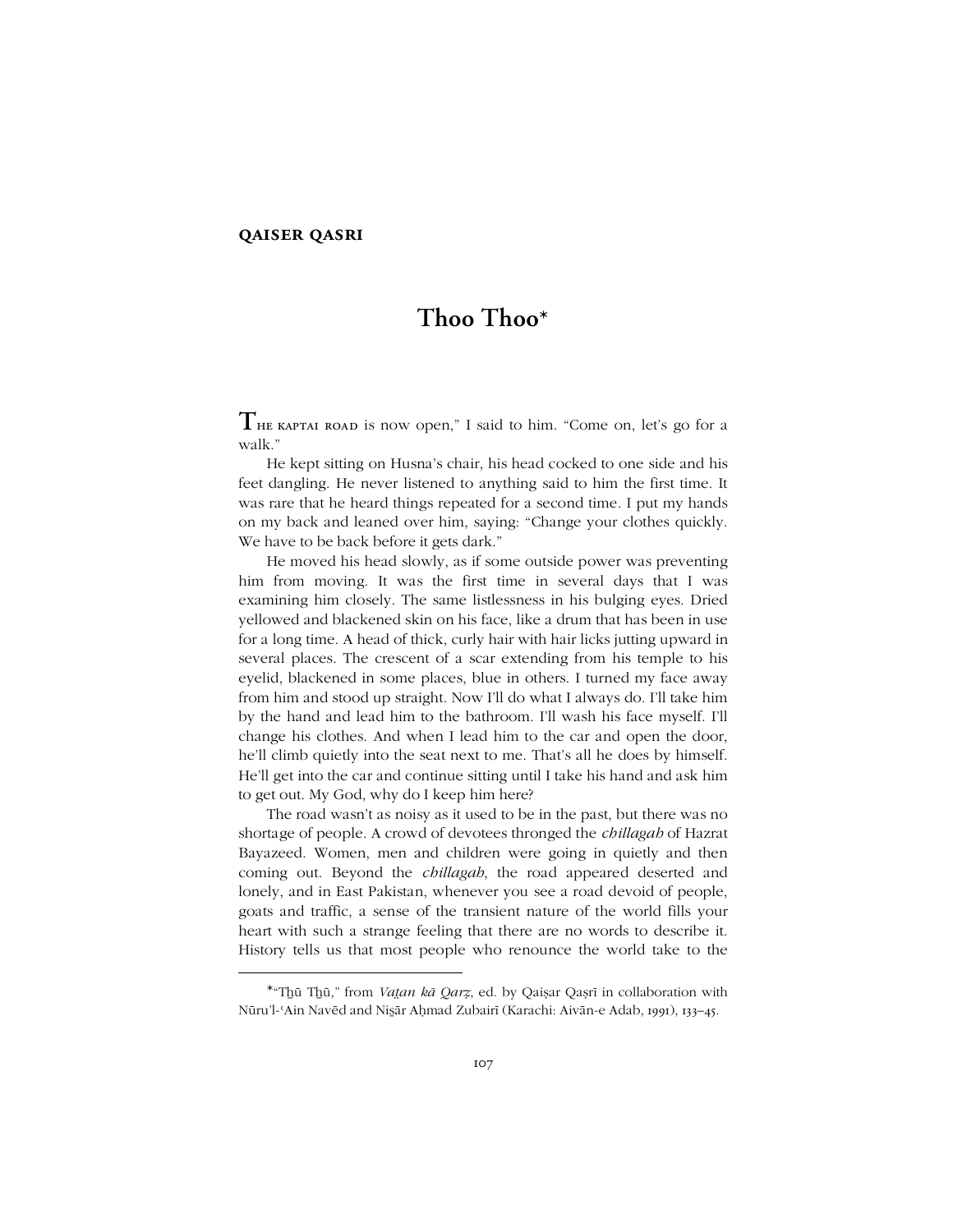jungles of Bengal. I slowed down the car and turned to him: "Thoo Thoo, I'll throw you in that lake over there. Can there be a prettier place to die? The water is cold. All around there are hills covered with betel-nut, banana and rubber trees, and the pretty Chakma women come here to plant rice in the soil collecting on the slopes of those hills. You can sleep peacefully in such a place till eternity, OK?"

Everything was OK for him. He sat without making a sound, his eyes fixed on something outside the window. Throw him in the water and he'll keep staring like this. Even the questioning angels Munkir and Nakeer won't waste any time on him. But I have a lot of free time on my hands, and many things to say with nobody to listen.

I put my hand on his shoulder and said, "Look here. The lake seems to be joined to the road, but it isn't really. You have to go down to the lake walking carefully on the wet clay. Razia slipped here. If Hasan hadn't caught hold of her in time and supported her, she would have landed right in the lake. Now she's fallen again, into the lake, and Hasan has gone in with her. When you grow up, if you can pull them out, you must get them out of the lake. Are you listening, Thoo Thoo?" I couldn't help laughing. The boy was staring at me with his eyes gaping wide. The lake was left behind. And the day when Razia had slipped and Hasan had gotten stuck in the mud trying to save her from falling was left even further behind. Raziaís kamiz and shalwar were splattered with mud, but she laughed a long time when she saw Hasan. Those laughing days are long gone. But the laughter still pursues me, and this silent five- or sixyear-old sitting next to me canít hear the ringing laughter of the past. He canít even understand the matters of today. What should I do with him, O my God?

Hearing the sound of the approaching car, a Chakma woman scrambled to hide. She was probably picking a ripe pineapple from a bush. Like a doe flitting past the scrawny yellow-leaved banana trees, she added color to the quiet late-afternoon scene. She had an *angocha* tied around her waist and a strip of cloth across her chest.

ìTwenty years ago, these Chakmas used to roam around completely naked.î Hasan seems to bring his lips close to my ears to speak to me. He used to sit next to me in the same spot where Thoo Thoo is sitting today.

"So why did they put on clothes?"

"We Bengalis made them put on clothes. Slowly and steadily we're moving into their settlements. A short distance from Kaptai, Bengalis and Chakma live in the same village. Our women observe purdah. Their women have also started covering certain parts of their bodies. Across the river, their old civilization is still alive. Over there the people make the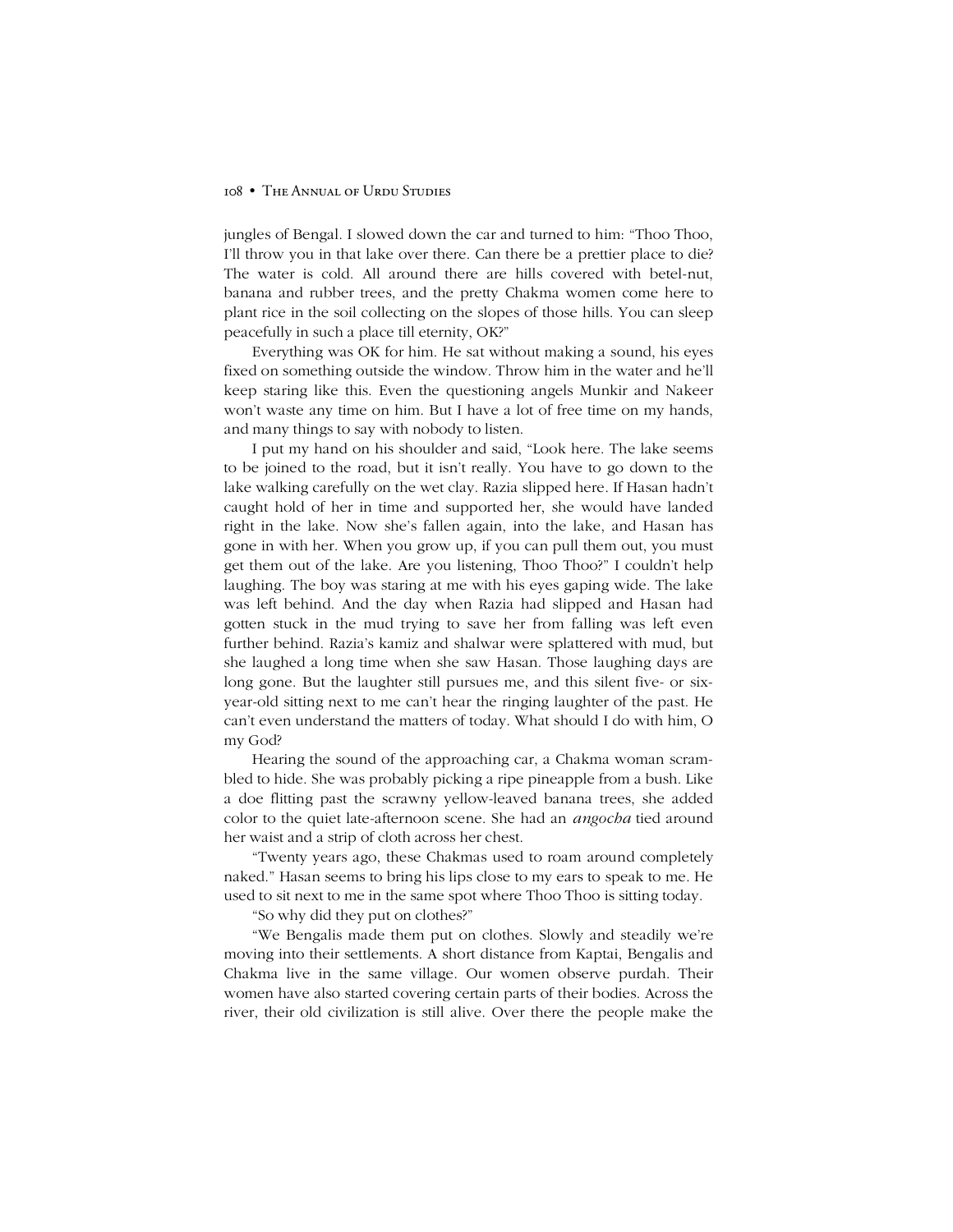best lungis on their spinning wheels. But they come to this side of the river to sell them, they never wear lungis themselves "

ìThen who wears them?î Razia asks from the back. She would always sit in the backseat between my wife Shahwar and my daughter Husna. No matter how quietly Hasan and I would be talking and no matter how loudly the engine purred, she always managed to hear what we were talking about.

"We wear them—we Bengalis."

ìOh, so thatís how it is. No wonder then, I keep saying to myself how come you lazy bones get clothes to cover your nakedness. All right then, tell me who grows the rice for you?"

"The Punjabis grow it." Hasan becomes annoyed. "And they come here and gobble it all up too. After all, they have to use their mouths."

"So, is that it?" Razia says animatedly. "So then this means a holiday for you. But this jute and such stuff, you Bengalis probably grow that by vourselves."

"Oh no!" Hasan says with a smile. "It grows by itself. And for thrashing out the fibers, I think we Bengalis should procure some Punjabi women by marrying them. They can skin a man alive so they should have no difficulty thrashing jute!î

"Hmm. Then go get a Punjabi woman. Ever take a look in the mirror?"

"Yes," Hasan sighs. "I definitely haven't taken a look in the mirror. If a certain Punjabi woman lets me, I may get to see a mirror someday!î I glance at Razia's face in the car's mirror. A shy smile lights up her face. Perhaps her shyness is because my wife and I are there.

Trying to break the silence, my wife starts to say: "Now we're really beginning to enjoy the outing. There's no fun unless and until there's some friction between these two!"

"She's out of her mind, Baji!" Hasan replies. "When I was talking about the Chakma and the Bengalis, I didn't mean Bengalis as if there are Punjabis and Bengalis. These Chakma people regard all Muslims as Bengalis. So, because you're civilized and you're wearing clothes, they think of you as Bengalis too!î

"This is funny!" Razia got her chance again. "These Chakma people think of all Muslims as Bengalis and we regard all Bengalis as Hindus!"

"You won't let go, will you?" Hasan shows her his fist. "Will you please stop the car next to the lake? Unless I give her a few dips in the water, she won't come to her senses."

"You can't even take a dip yourself. Even for that you'll need to import some Hindus from Calcutta!"

ìWhy import them? There are many Hindu pilgrims visiting Sinakund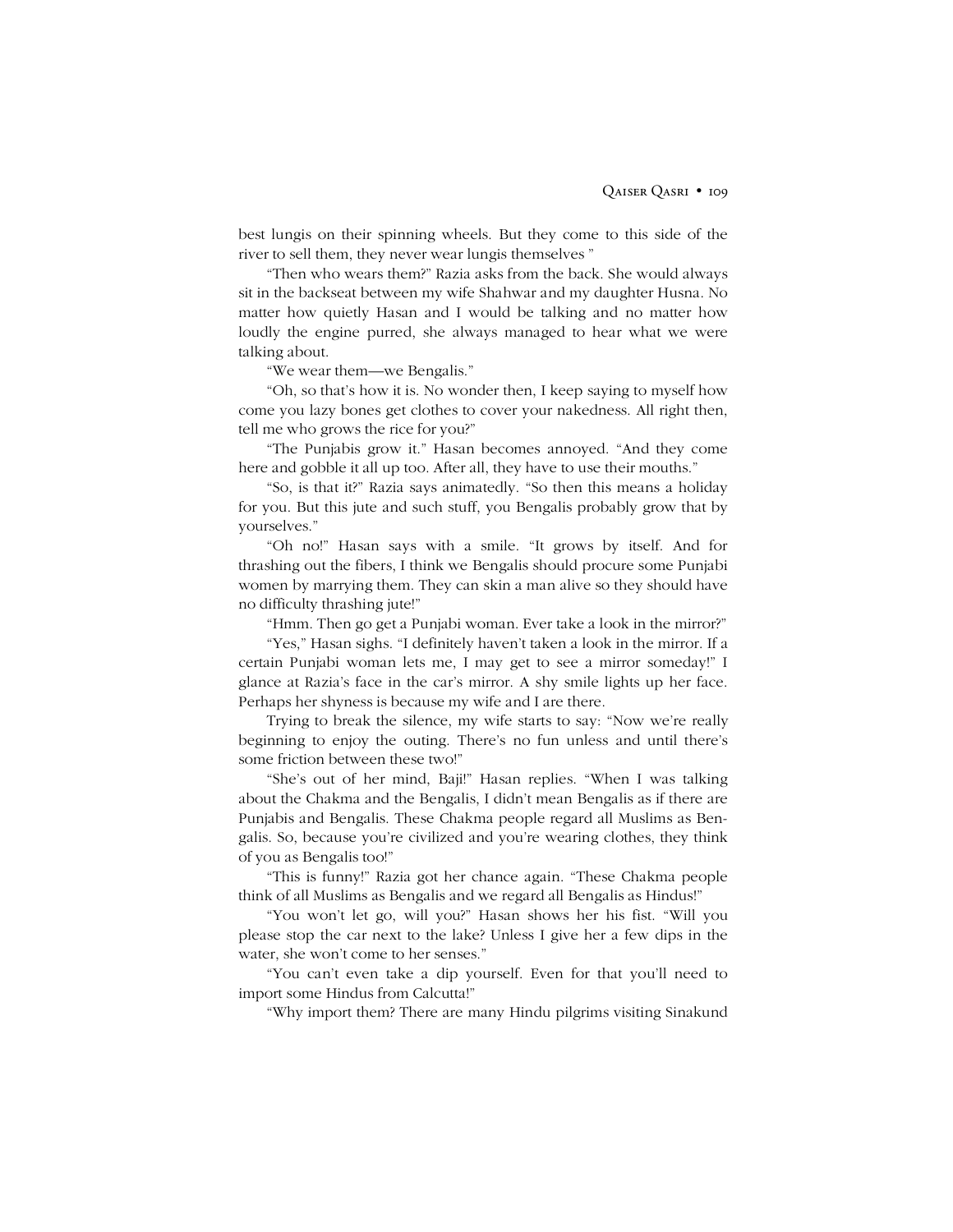these days. And you may not need so many dips. Youíre so honorable yourself that a handful of water would be enough!"

"Don't talk about honor!" Razia makes a face. "I'm a regular wheateater, and it was for the sake of this very wheat that Grandpa chose to move out of Paradise. I don't eat rice and fish!"

"Wait till we reach Kaptai," Hasan responds. "If I don't throw you in the lake, I'll have to change my name. You may not eat fish but the fish will relish eating you!"

Who would the fish have eaten first? That handsome engineer with the high forehead, shapely nose and lovely eyes who was proud of being a Bengali, but even more proud of being, first of all, a Pakistani? Or that spirited girl with brown eyes, fair complexion and light hair, the daughter of an old civil servant from British times, but who took pride in being a Punjabi, loved every inch of the Bengali land, and loved that Bengali engineer more than her own life? I can still hear her talking. Trying to impress Hasan with her expertise in Bangla, she tells my wife, "Shahwar Baji, *ki shondor desho. Abie aikhanay moray nay chai*î (What a beautiful country. I would not like to die here).

It is really a beautiful scene. Far off in the distance, across the river, the sun is about to set in the paddy fields. A herd of goats is just ahead so the car is moving very slowly. And moving ever so slowly is a boat in the paddy fields below the level of the road, and the man rowing the boat is sitting on the edge holding the oars. His wife is putting some oil in a lantern hanging from a bamboo pole. It's a beautiful scene, but Razia's jabbing remarks have saddened Hasan. He turns his face backwards and tells her in Punjabi, ì*Sanhoon wi thaaday naal marna aiye*î (Iíll die with you, too).

"Abbi," my daughter Husna has a question. "Which language are Hasan Chacha and Razia *Khala* speaking when they say *shondor* and *thaday*?î

We all laugh. I tell her, "There is a language of love, Dali. It doesn't need any words. If there is any hatred in the heart, words begin to eat up that language."

Hasan bursts out laughing. "You wouldn't have understood what your Abbu is saying, Daliî

Husna is annoyed and, turning her face away, she begins to look out the rear. Thoo Thoo is looking out the front.

"Which language do you understand, Thoo Thoo?"

Approaching the Chandragona hills, I slowed down the car.

"Look over there" I said to Thoo Thoo. "The first road on the left. There are some factories over there, and farther down the road there are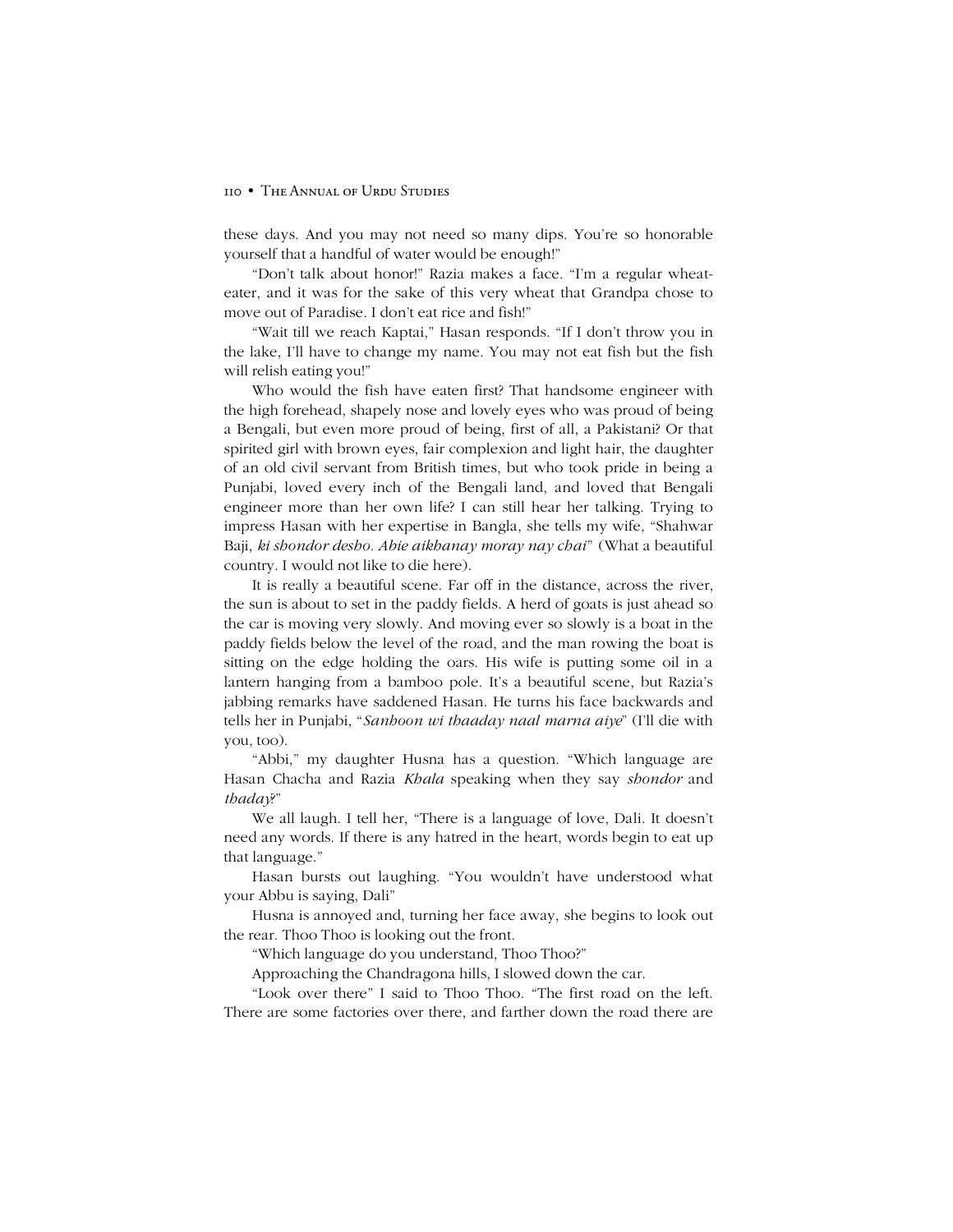villages of true, honest, pious Muslims. These Muslims recited the *kalima* before attacking and killing other Muslims, because the other Muslims didn't speak the same language. You don't understand my language either. Will you grow up to murder me, Thoo Thoo?"

Thoo Thoo is looking out the window. He has no clue what he will do when he grows up. He has no idea what language was spoken by those who came to kill his elders and guardians. His heart is emptied of every emotion, except fear. And perhaps it's devoid of fear too. He's a living image of the kind of people who were plentiful in this region ten or fifteen years ago.

ìOh you Jangli people!î the harsh voice of Raziaís father echoed through my mind. "Did your fathers ever have clean water to drink that you come asking us to install a pipe-line for you?"

They had come a long distance, and after submitting their application, they sat for many hours outside the bungalow waiting to be called in. An American missionary who used to preach in their villages had told them that cholera, black fever, and stomach ulcers were common there because they drank the dirty water from the ponds. He had said that God and His Son, Jesus Christ, do not like some people to live in luxury while all the others are afflicted with dirt, squalor, disease and ignorance. They had put all this in their application saying that, because we are Muslims, we must live with greater cleanliness. I was there at the time. They heard the reply from Razia's father and didn't say anything. They looked at each other with blank expressions and then dispersed silently.

The Chittagong Sea remains calm and muddy, but when the waves suddenly begin to swell, even large ships are tossed up and pulled towards the shore. The faces of the people going back were muddy and calm. Thoo Thoo's face is like that too. Hatred, fear, love—who knows what waves are swelling up in his breast.

"I think your friend Hasan has gone crazy," my wife Shahwar had remarked when she heard the whole story. "Will he get along with Razia? Just imagine if someday Raziaís father makes such a remark in front of him."

But Hasan didnít think in those terms. Razia herself narrated the whole incident to him. The next day when we were going for our daily outing, he told my wife: "Don't be so concerned about this, Baji. Just put in some good words for me with Razia's mother."

"No sir!" Razia chimed in quickly. "I'm not interested in drinking water from some dirty pond."

"Why don't you think about it carefully?" I started explaining to them just to humor my wife. "Razia's father is really rather too much of a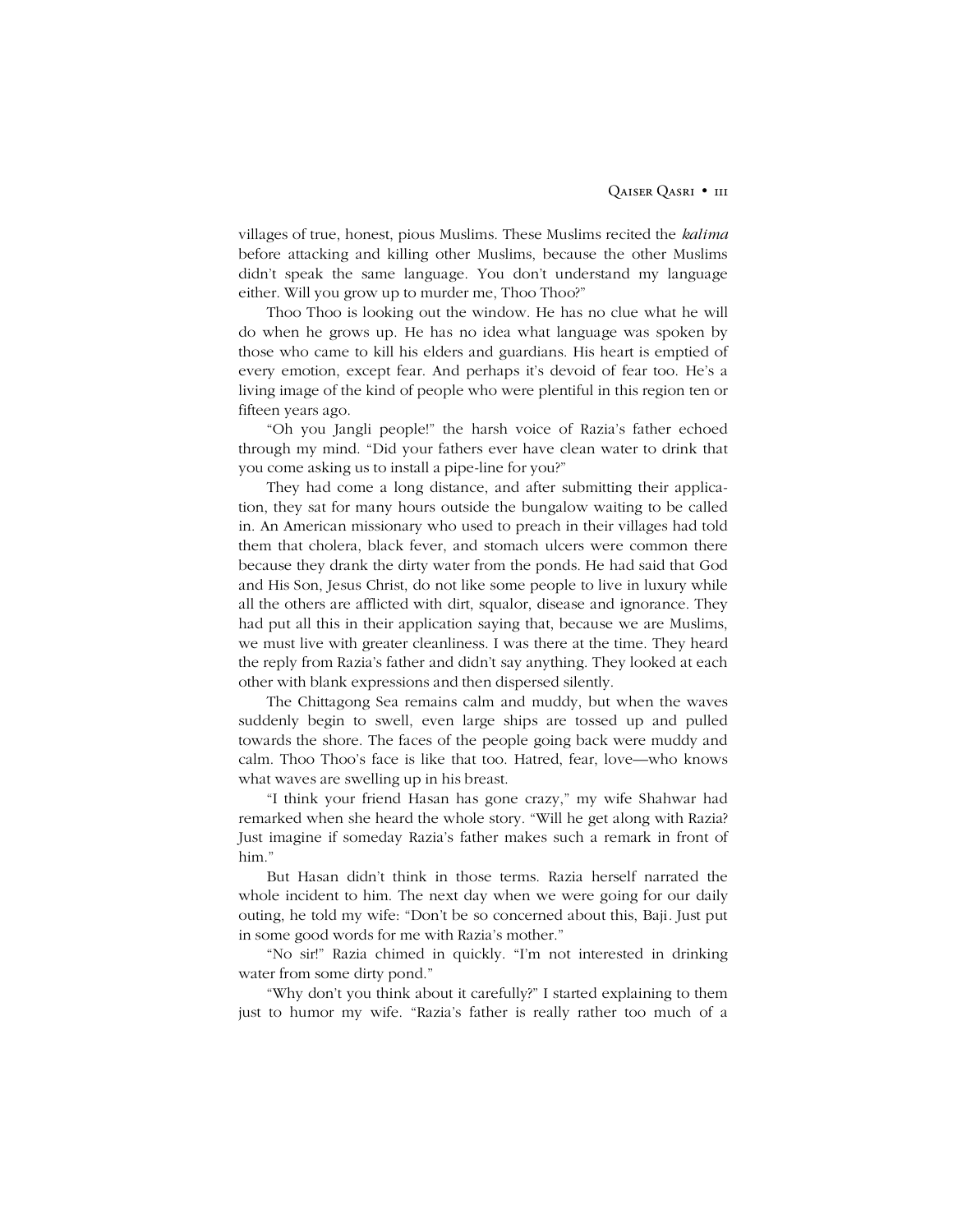#### Punjabi."

"He's not a Punjabi." Hasan said with great emphasis. "Professor Guha from our college may keep saying he's a Punjabi, but I know that he's not."

"Oh, be quiet, please!" Razia said feigning anger. "Be careful if you say anything about my dad."

"I'm not saying anything about him. I'm talking about the civil officers from the British era. Colonial officers have no caste or ethnicity. They're in Bengal and they're abusing us. If they were serving in the Punjab, they would have the Punjabis to curse and malign. This is what I know. Professor Guha knows this too, but he's reaping the benefits himself. For the two last days, he's been repeating the story until the college is ready to burst into flames."

"My father's era is finished." Razia became serious. "It's our time now. Wherever the old generation is leaving a wound, we'll apply balm."

Hasan responded with weak laughter. "We?" he said. "Who are we? We are what we're made out to be. Our newspapers, our radio, our leaders, our colleges, our movies—all of them are turning us into something, and apart from that what else can we become?"

Hasan and Razia were not what all these things were trying to turn them into. Their hearts were filled with so much love that there was little space left for hatred, and probably Razia's father didn't hate things as much as his attitude seemed to suggest. If he hated things so much, why would he allow his only child to get married to a Bengali engineer straight out of college and dependent upon his recommendations in order to get a job.

We could see an Army jeep approaching. When it came closer, it stopped. The officer sitting next to the driver signaled with his hand for me to stop.

"Don't go any further. The road isn't clear."

"What's the matter?"

"Nothing much. Enemy agents tried to put dynamite in the headworks to blow it up. We've captured them, but you shouldn't go there."

The headworks? My God! These cruel people have killed Hasan and now they want to blow up his soul with dynamite.

I turned the car back. Thoo Thoo sat silently in his place. He wasnít interested in the car going forward or back. I had hardly covered a hundred yards when I had to stop the car again. The same jeep was parked in the middle of the road and the officer was waiting for me.

"Isn't this road clear either?" I asked him, making no effort to conceal my sarcasm.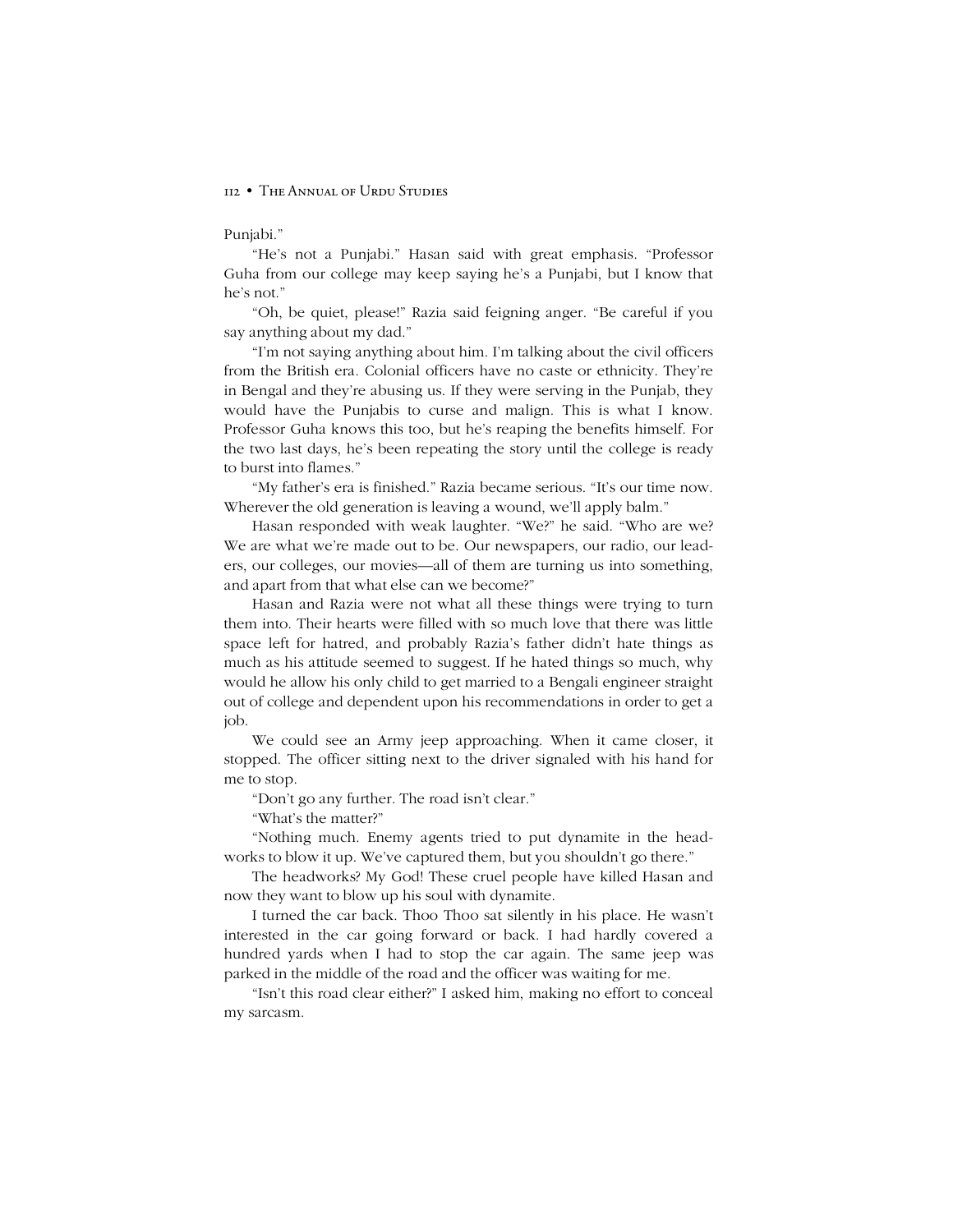"No, that's not the problem." He was staring at Thoo Thoo. "Who is this boy sitting next to you?"

"Don't know" I replied. "I call him Thoo Thoo."

"Is he a muhajir?"

"Don't know."

ìLooks like a Bengali. Why were you taking him to that deserted area?"

Then I realized what was troubling the officer. I tried to explain to him that I used to go there with my wife, my daughter, my friend and his wife, who was also a friend of my wife, for sightseeing. Since none of them are alive now, I bring this boy here every day. He doesn't understand what I say but whatever I need to tell my departed ones, he hears it and doesn't fret over it.

The officer's face had a look of incredulousness. "He's a Bengali. Hand him over to us. We'll take him to the camp with us. If his parents are still alive they'll come and get him."

"I'm his father," I said. "I've gotten him from the hospital. I have the permission of the martial law authorities. If you want, you can come with me to my house and see it for yourself."

"Oh?" the officer responded. "It's all right. Take good care of him. Boy, want to come with me?"

The boy did not say anything. I explained that it has been three months since he came to my house and during these three months he has uttered only one word, "Thoo Thoo." That's why I call him Thoo Thoo.

The officer laughed. "What a cruel thing!" he said. "Nobody knows how many children's lives have wasted away."

He drove away in his jeep. I started my car too. One word in three months: Thoo Thoo.

There was a shortage of space in the hospital and they put him on a dhurrie right next to my bed. Those coming to the hospital were drawn more towards him than me.

"Oh, those cruel people haven't even spared this little one."

"Can't tell whether he was attacked with stones or sticks."

"His eyes were spared, this is enough."

He wouldn't utter a word. Not even a moan. There was a shortage of staff in the hospital. A number of times I tried to find out if he needed anything to eat or drink. A number of times I tried to get up from my bed and comfort him. But as soon as I got up, he would close even the one eye that wasn't bandaged. At first I thought that he was afraid of the bandages I have on my own face, head and shoulders, but after my bandages were removed, I began to think that he was afraid of my scarred, cut-up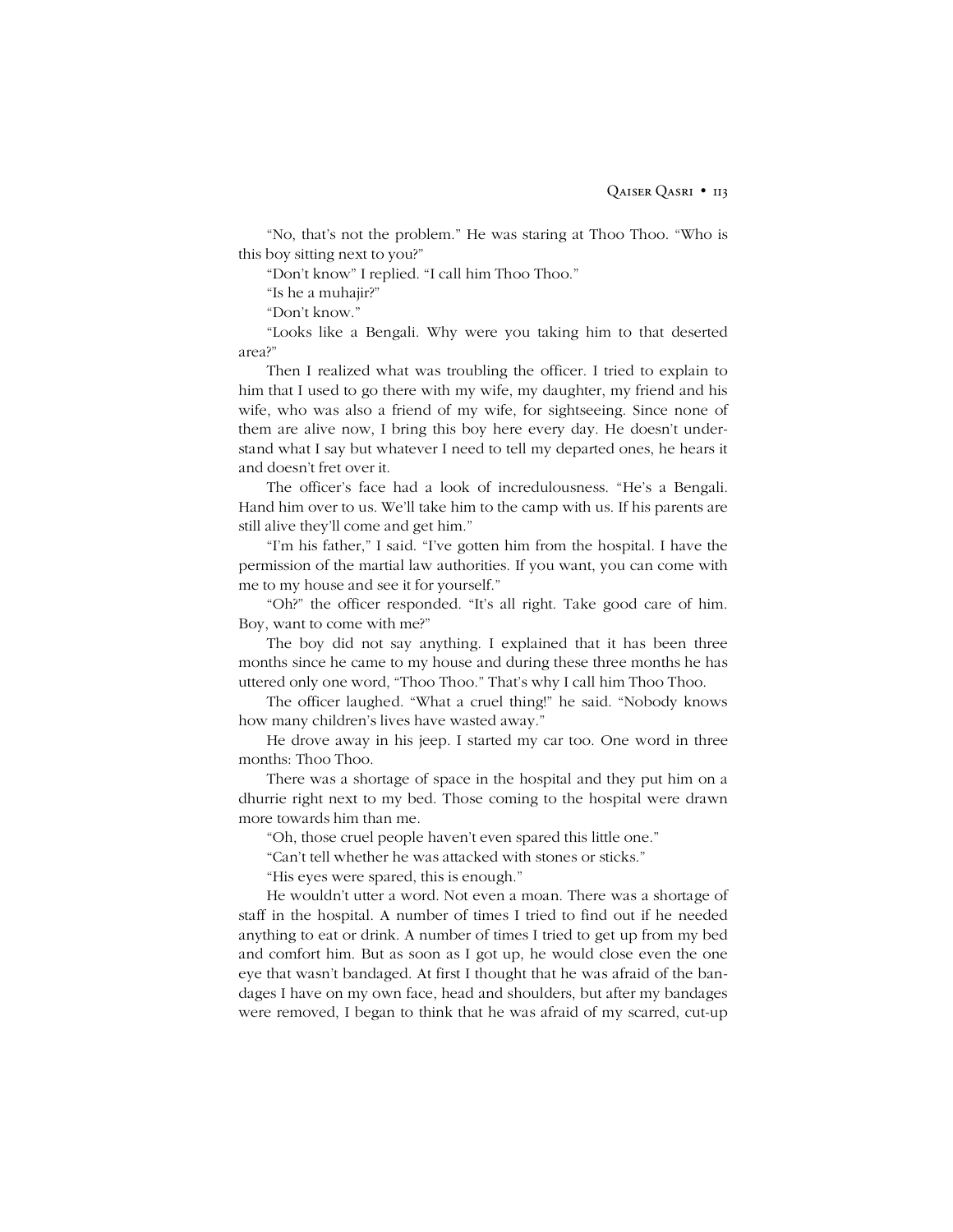face. I would turn my face to the other side and ask him, "Boy, what's your name?"

He wouldn't reply. I would ask, "*Tumar bari kothay?*" (Where's your house?). No reply.

ì*Tumi ki Banglay bhasha kotha boltay paro*?î (Can you speak in Bangla language?)

Then one day, I got out of bed and sat down next to him. *<i><sup><i>Bhai*</sup></sup> *karona*" *(Don't be afraid)*, I said, "Ami *tumar bandho*" (I'm your friend).

He shut his eyes, then opened them again. Wild, lackluster eyes. Then a sharp flash of pain became visible in his eyes. Such dark shadows of fear in the eyes of a five-year-old. As if a demon has been chasing him for centuries. When they were stabbing my Husna with knives, what form did the fear and terror take in her innocent little eyes?

I came a little closer and said to him, "Amar priyo batsho bhai *karona. Ama kay tumar pitar to manay karo*î (My dear child, donít be afraid. I am like your father)*.*

The shadows of fear in his eyes dissolved and the pupils remained fixed in one position. I brought my face close to his.

ì*Amar priyo batsho*î (My dear child), I said to him in a gentle, loving voice, and then his lips started trembling. The veins of his neck became stretched, and without closing his mouth he repeated the same single word twice: "Thoo Thoo."

From that moment there was a bond between us. "Thoo" was the last word I had heard from my wife Shahwar. "Thoo." I had been tied to the coconut tree, and with sharp, pointed knives, they were cutting pieces of flesh from my face, arms and chest. She was lying tied up in front of me but I couldn't see her, because my eyes had turned to stone the moment they tore her clothes, and my ears refused to register a single sound after the deep, prolonged scream emanating from little Husna's throat struck my eardrums. But even then, I had heard the last word Shahwar uttered, ìThoo.î Did you hear the same word from your sister or mother, Thoo Thoo?

Spread out like an oval-shaped cup in the midst of the green hills—I again came to the lake where Razia had slipped. I can look at this small lake, but I can't reach the larger one where the memories of Shahwar, Husna, Hasan and Razia want to take me.

Husna was always unhappy going down the stairs of the powerhouse. "Hasan Chacha, why do you make us go down every day? I don't like your revolving cannons one tiny bit!"

ìThose arenít cannons, Dali,î Hasan would explain to her patiently. ìCannons are for use against the enemy. Your chacha isnít willing to take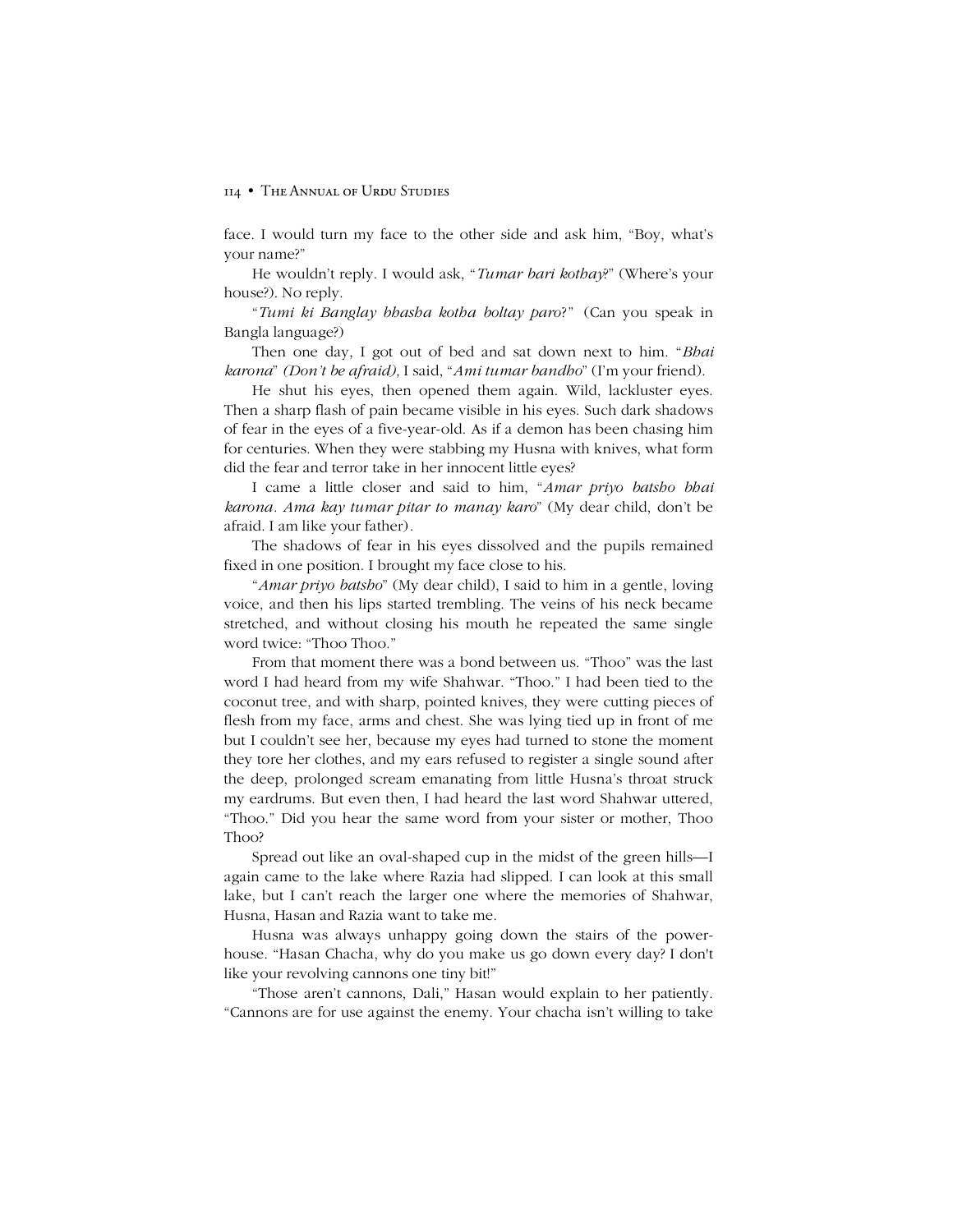another person's life. I'm only interested in lighting up the dark night. You're afraid of the dark, aren't you? Hasan Chacha has installed these machines here which produce electricity."

ìThis is the only big achievement of your uncle,î Razia would tell Dali. "After all, he is a Bengali!"

"I'm a Pakistani, Dali!" Hasan said. "And if your Razia *Khala* isn't proud of this powerhouse, then she's not a Pakistani, and so she's neither a Punjabi nor a Bengali!"

ìTell your chacha to climb up to the roof of the powerhouse and give the call for prayer!î Razia would respond. But this teasing banter never affected Hasan for long.

"As long as this powerhouse continues to generate electricity," he would say, his chest swelling up with pride, "as long as the electricity produced here runs the industries in Karnaphuli and Chandragona, and the city of Chittagong is lighted, your Hasan Chacha will hold his head high. Every Pakistani will hold his head high. When you're grown up, Dali, youíll be proud of your chacha. This is our first powerhouse built without the help of foreign engineers. It has given us confidence in ourselves."

At this very moment I can see him in my mind's eye, going down the steps to the underground passage. Dali is hanging from his neck and once again he's telling us about each and every thing, despite having done so many times before. This is how the boiler was installed. How the generator was fitted. How the level of the underground water was miscalculated the first time and how the mistake was corrected. What happens when you press this button. What we do when this particular thing doesn't work. Sometimes he would take us down the spiraling iron staircase where the danger light was installed. Going up the dizzying staircase with the terrifying sound of the gigantic pistons moving with frightening speed, Husna would cling to him with fear and remain completely still. None of us liked the steep staircase, but we never refused to go up with him because his enthusiasm made us keep pace with him.

They want to blow up this powerhouse, Hasan, so there will be complete darkness from Chittagong to Dhaka. So the industries of Karnaphuli and Chandragona will come to a stand still. So the heads of those who trusted their own products will hang down in shame. They killed you and threw your body in this lake, because you used to like this lake. And they threw Razia in along with you, because she liked this lake and she liked you. And now they want to wound your soul. If the powerhouse is destroyed, you will stop visiting me in my imagination. I don't want to recall the scene of my wife and my daughter's death, but just once I'd like